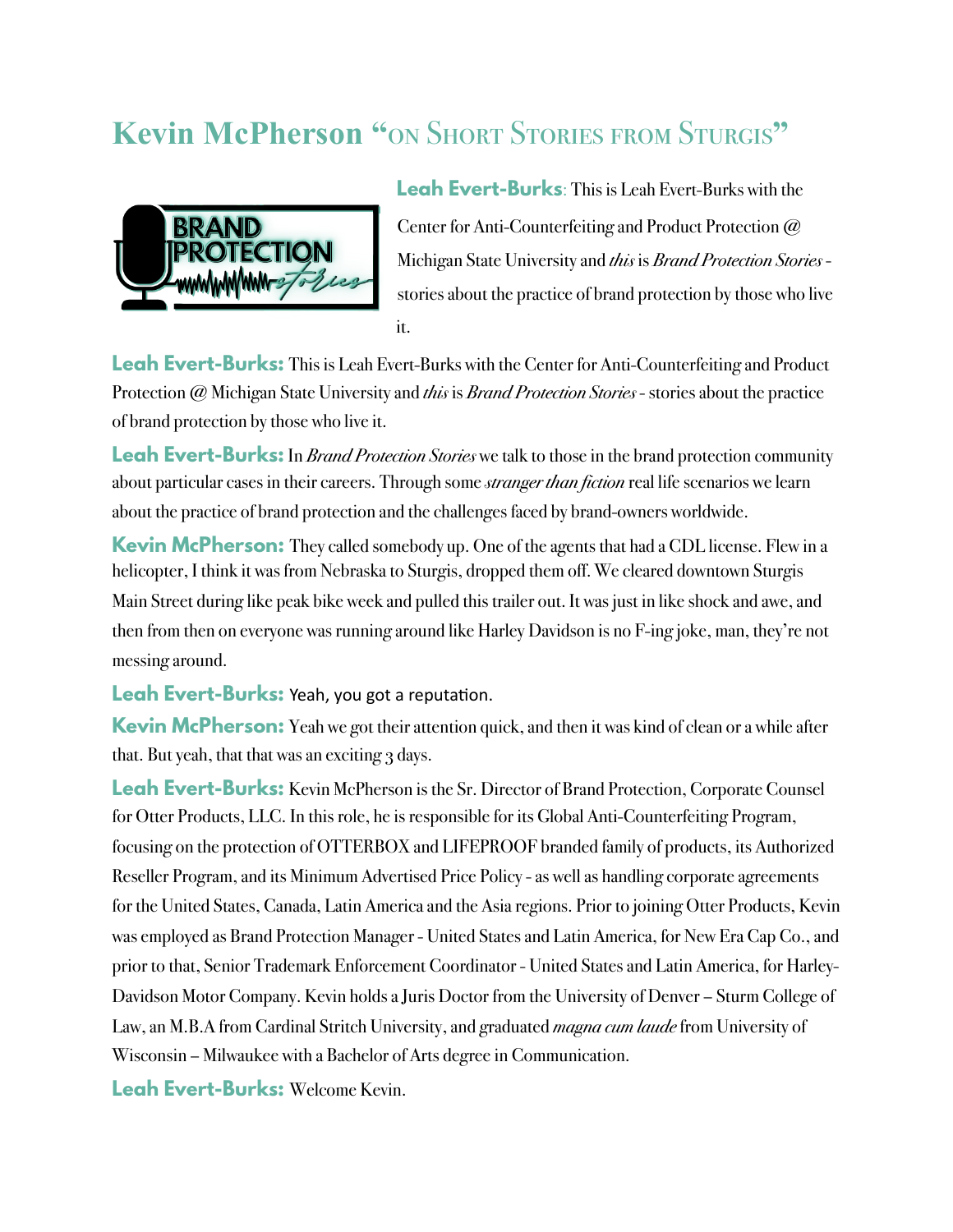**Kevin McPherson:** Hey? Thanks, Leah! Glad to be here.

Leah Evert-Burks: Even non-motorcycle enthusiasts know enough to equate Sturgis South Dakota with motorcycles. The town houses, the Sturgis Motorcycle Museum and Hall of Fame, and it's flooded once a year for about the last 80 years with enthusiasts riding their beloved bikes from across the United States to attend the Sturgis Motorcycle Rally. Of the motorcycle brands the Harley Davidson Brand, almost obsession-loved, is admired for its legacy and quality, and has built a dedicated fan base since its inception in 1903. Due to its popularity, it's not surprising that Harley Davidson products are counterfeited, and at the annual Sturgis gathering vendors hawking counterfeit merchandise require that the brand patrol, seize and yes, arrest, counterfeiters selling their products, or even product lines that they don't produce, but that bear the Harley Davidson trademarks. So Kevin you have been in brand protection for quite a while working with a a number of brands, but you really cut your teeth in brand protection with Harley Davidson.

**Kevin McPherson:** Yep that's that's right. I don't know I'm sure we'll get into it. But yeah, I started at Harley Davidson in 2003 as a Trademark Enforcement Coordinator, and I kind of just happened upon that job due where I was seated at the company. I was an intern there for  $\frac{4}{7}$  years during undergrad and I was in the Communications Department, but sat on this committee called the External Communications Council, and basically for any media, book, television series that wanted the product placement would come to this, it's an external communications council for a decision, and typically by the time I made it to what we called the ECC, it was pretty much known it was gonna be a "No". But we went to the formal process anyway, and being the low person on the totem pool, as intern it was up to me to communicate that we're gonna you know, assist them with a product placement, and tell them no. So we kind of called it the "No" Department.

**Leah Evert-Burks:** Yeah, I've worked in many legal departments, and and unfortunately many times were known as the Department of No. But that's a necessity.

**Kevin McPherson:** Yeah, and I mean and some of these requests that we would get, and I'm not gonna name names. But some of these bikerish movies were really bad just, just on the surface and reading the script like, there's no way we're gonna you know, donate 20 motorcycles for you guys to trash with a biker gang. It's the most of them are really cliche not like what we did with The Terminator would be the first big one. It was Terminator II where Arnold had the Fat Boy motorcycle that kind of created this huge rage that was, that was awesome. Yeah, we're gonna participate in that movie. But some of these other ones, B movies like not so much so.

**Leah Evert-Burks:** Yeah, have to decline.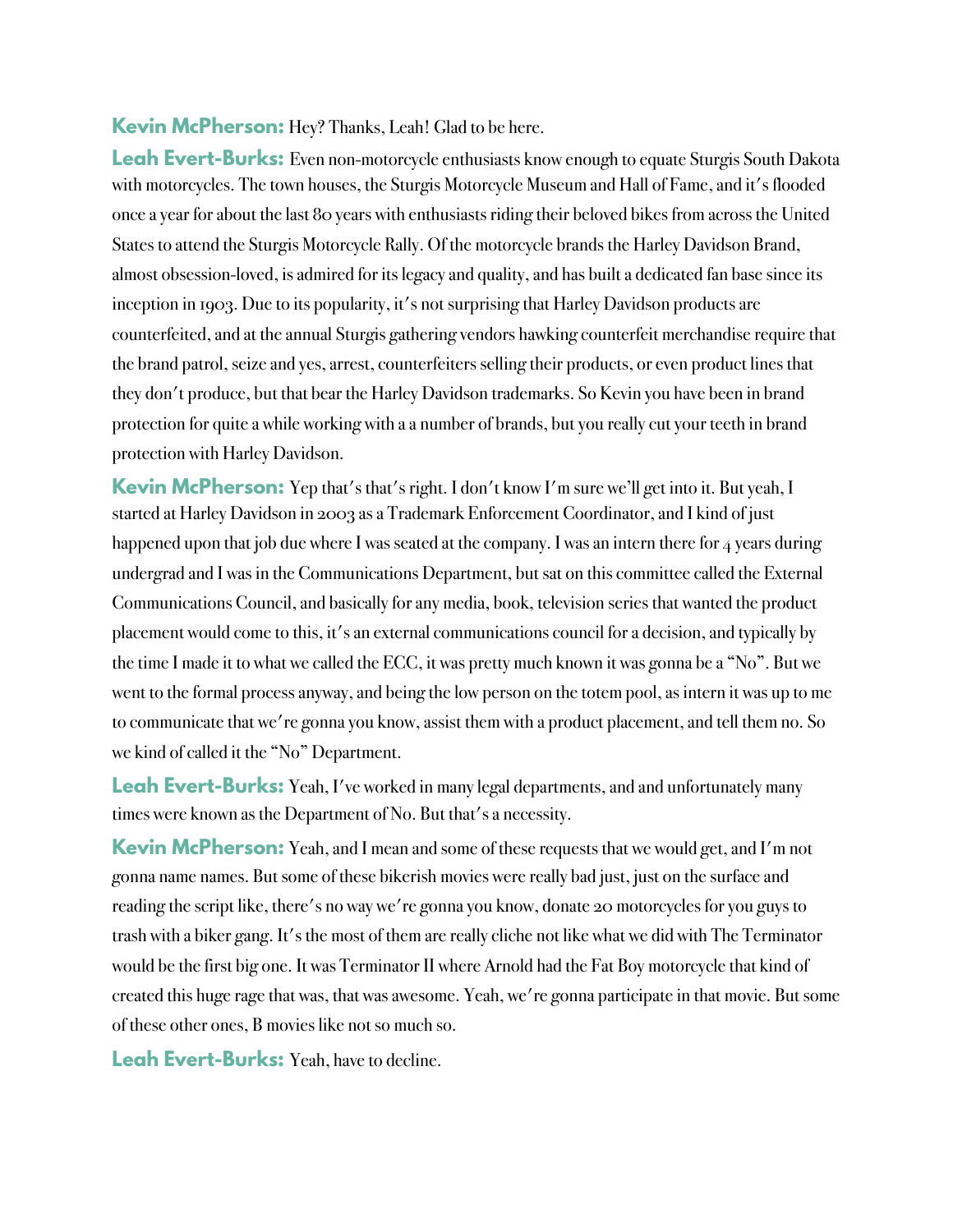**Kevin McPherson:** Yeah, had to decline. And so at the time the manager of the Trademark Enforcement Department sat on that committee, and just happened when I graduated with an undergrad she had an opening, and she's like hey, you're used to saying, no. You want to be on the team? And I was like, yeah, really excited. I was like great. I just graduated got a cool job at Harley, and I didn't really think I was going to be a trademark enforcement or brand protection that long. Actually, when you got my master's in business. And thought as we go into the business world and do maybe like sales operations, or something like that, and 18 years later, I'm still at it.

Leah Evert-Burks: Yeah. And and how long total were you with Harley Davidson? **Kevin McPherson:** I was there for a little over 7 years as a full-time employee and then, you know, four years as an intern. So about 11 years total.

Leah Evert-Burks: Then you said, you got your master's degree, and you and I have just talked about the fact that you then went back to school and got your law degree.

**Kevin McPherson:** Yeah glutton for punishment. So I went back to law school, and I should say I went back to school for law, in 2014 while working full-time, and then going to night school to, you know, at Denver University and commuting back and forth to live from Fort Collins to Denver. It was a lot of 4 years and looking back on it I still don't know how I did it, but got that one done.

Leah Evert-Burks: Yeah, well, congratulations as I've indicated, I don't think I would have the discipline to go back to school, but it sure certainly shows your commitment to the profession to the legal profession, but also to brand protection. So let's talk a little bit about Sturgis, South Dakota. It, it is a generally a small town, as I understand it's about 7,000 residents that explodes in late summer, when the rally comes to town. So when you worked for Harley Davidson, how how many years did you attend the rally for counterfeit enforcement purposes?

**Kevin McPherson:** Sure. So I started doing what we call rally enforcement, and we really went to all the motorcycle rallies in the U.S. Daytona Bike Week is the beginning of rally season I'd say, and that kicks up in March. It's actually happening right now, and it goes for 2 weeks, and then you go to this Myrtle Beach Bike Week, and then the Love Ride in California, and then Sturgis kind of wraps it up. And so I've, been going to those various motorcycle rallies, and especially Sturgis, since about 2004 to 2009.

**Leah Evert-Burks:** Okay, and and to think about the town. So 7,000 is its typical population. But, as I understand it, it can explode to an hundreds of thousands of people during that ten-day event.

**Kevin McPherson:** Absolutely. Yeah, I think that over the 10 days it's well over it's like the 200,000 at least, because people come for a couple days and leave but there's always a consistent amount. So they added, the total number of attendees throughout the 10-day period, and it's, you know, 200,000 plus. And when they say Sturgis - it's it's overflowed to every single town in South Dakota so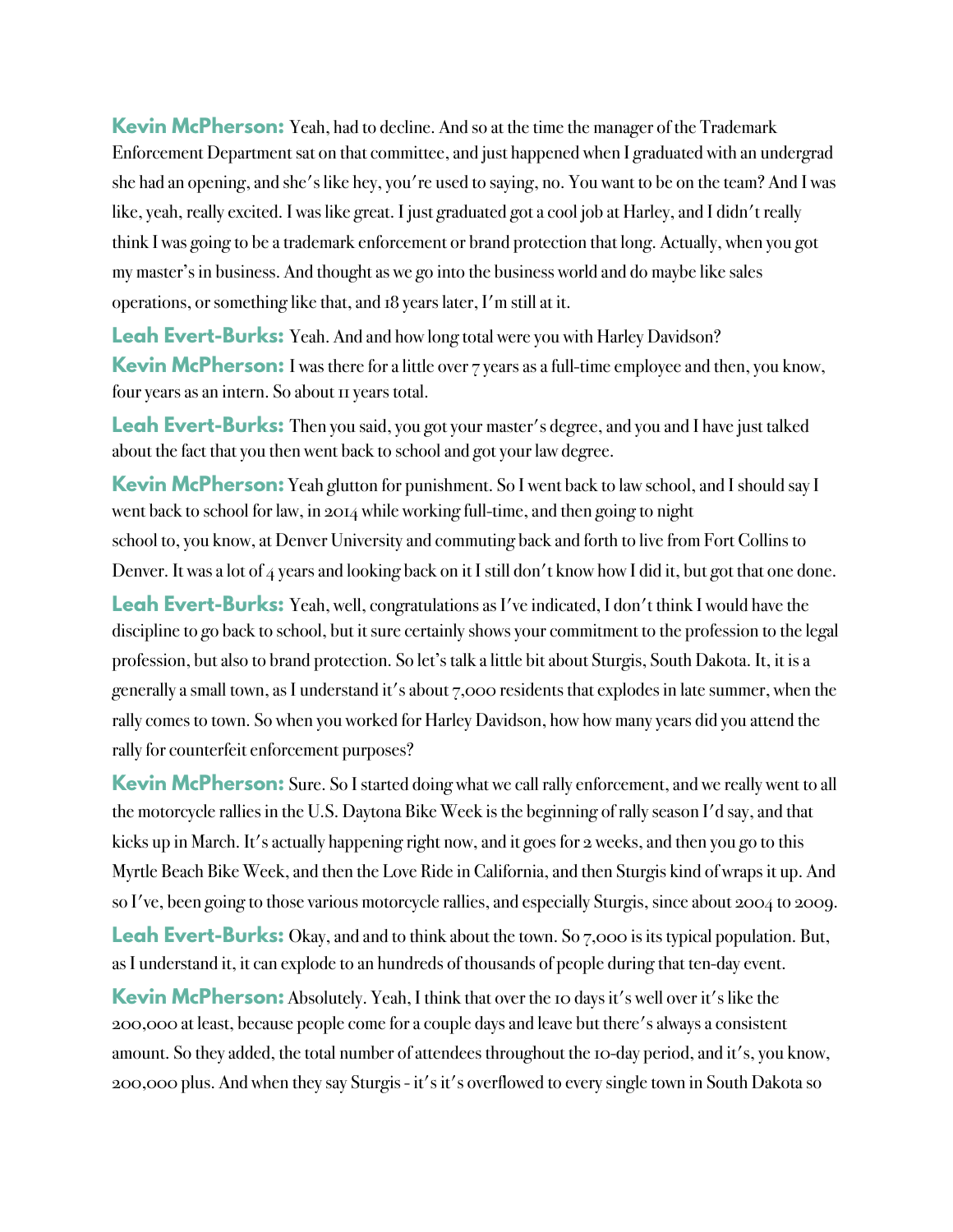you have Spearfish, Deadwood, Custer, you name it, and there's bikers everywhere. And when you try to get into Sturgis, it is so small, there's one road to get in, one main road to get in on Main Street, and if you don't go there early enough, you're basically just sitting in line waiting to get in, but with law enforcement that's not a problem. They just hit the the lights we cruise in. One of the perks of working with law enforcement, but otherwise if you're like a normal biker, yeah, you got to get there early and leave late.

**Leah Evert-Burks:** Yeah understandably. So in this type of event, how did you approach planning for enforcement activities at an event like Sturgis?

**Kevin McPherson:** So early on the Internet wasn't as as you know back in the early 2 thousands wasn't that popular so there wasn't a lot of advertisements. So I'd actually get biker magazines ahead of time and look for where vendors are gonna set up, and all the major vendors spots, and then we kind of create a three-day plan on which locations where I go throughout the Sturgis greater area, and which vendor sites where we're going to go to. And so we just kind of map it out that way and try to work with local investigators, which is hit or miss because the typically the locals know the locals and if it's a local selling counterfeit, they don't want to deal with it so. Then you're here stuck trying to go and work with the counterfeit on your own, which typically, when you're doing field enforcement you want at least 2 or more people with you just to watch and make sure you're going to be safe. And no one is going to, you know, jump out at you or anything. And it's just typically easier to have 2 people as well one to do a C&D letter and when you get that voluntary surrender to do the to the count, and make sure that you get the count right and bag it up, and all that stuff. So you know, at least 2 or 3 people, I would say.

### **Leah Evert-Burks:** Okay.

**Kevin McPherson:** And then with law enforcement that's a different story entirely, because, you know, you have a lot more resources typically, and they start off with me, the brand protection owner doing the talking if they don't cooperate then it's like, oh, I'll turn it over to officer so and so, and you can go to jail or cooperate with us. Your choice.

Leah Evert-Burks: Right, but you indicated there's being a small community there may be some hesitancy of law enforcement and other officials to get involved in that type of enforcement.

**Kevin McPherson:** Yeah, and it's really difficult in a small place like Sturgis, because all law enforcement is dedicated to traffic and just making sure the general public is safe. They really don't have the resources to loan out like in other cities like in Daytona we had assistance from the Volusia County Sheriff's office, they would give us as many deputies as we want it as they're like. Oh, it's Harley yeah here you go and we've ran around in cruisers and hit all the vendor areas. But it's Sturgis we didn't really get that support until about 2005 when Homeland Security actually reached out to me, and they're like -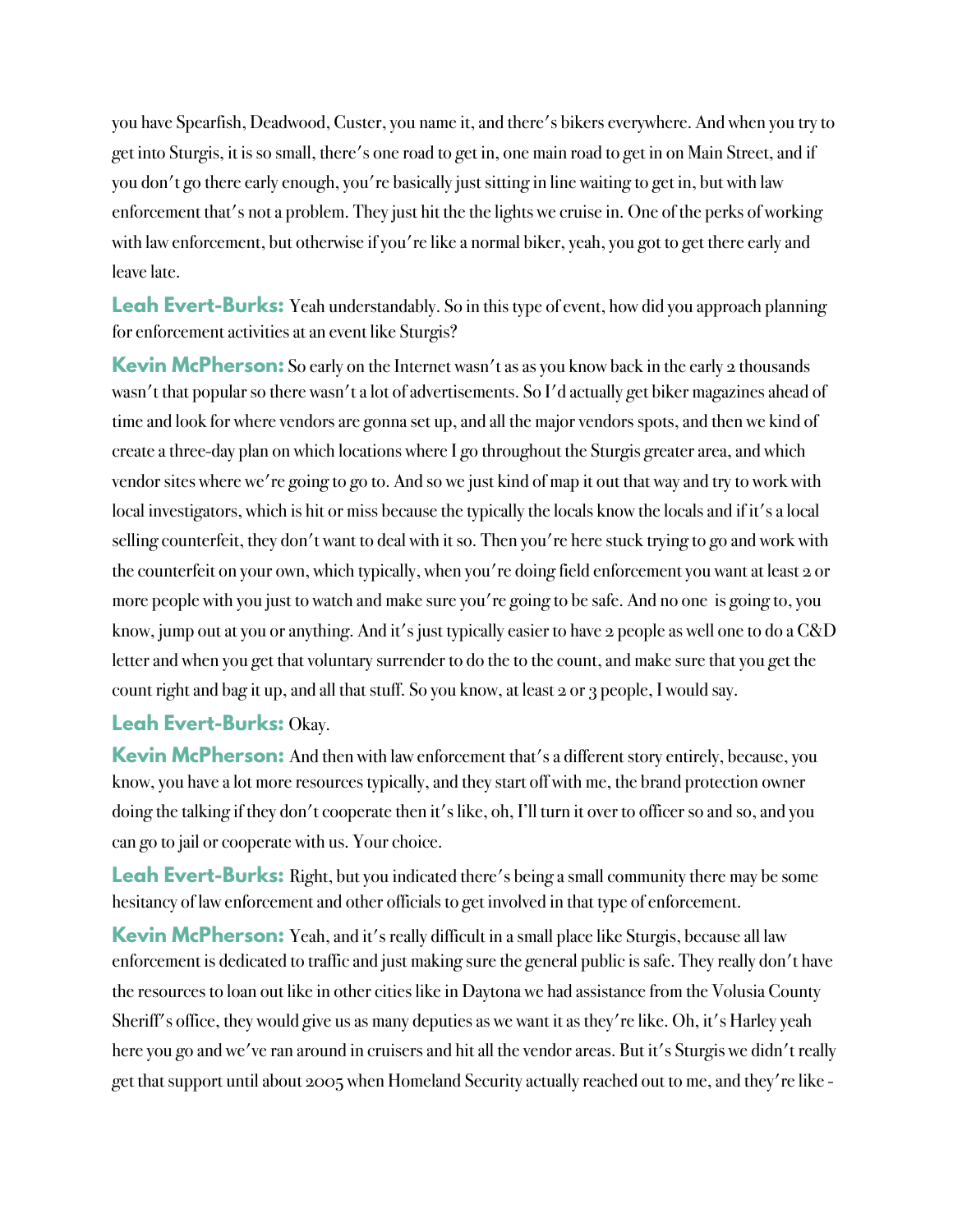Hey? We know that you guys have been enforcing, you got problems of Sturgis and we're like yes, and they're like we can help. And so for that one rally I got about 12 Homeland Security agents, and that that was those wild.

**Leah Evert-Burks:** Yeah, I bet that was a bit intimidating for the folks there. But it's interesting that they reached out to you, Sturgis being such a big event they probably understood that there would be some, possibly some issues with local law enforcement and that there'd be a lot of violations going on. So so you mentioned also, Daytona but that is, as I understand it, you had a little bit more cooperation with local sheriff.

**Kevin McPherson:** Absolutely.

**Leah Evert-Burks:** What was the average size of the seizures that you accomplished at the rallies? **Kevin McPherson:**It would vary, but towards towards the end of before I left, I would on average, get about 10 to 15,000 units of products of counterfeit goods. They varied depending on what it was. What it was mostly saw toward the end was a lot of kind of a jewelry and it was small rings and bracelets, so it may be easily packable in boxes. So we get like thousands of those and and switch blades, switch blades with the Harley Davidson and bar and shield on it. So that's those I don't know why but those were popular one year. I saw them in every single rally, and we'd get, you know, thousands of those.

**Leah Evert-Burks:** Yeah So so that was surprising. Were there other items that you saw the Harley Davidson trademark adhered to that surprised you?

**Kevin McPherson:** Yeah, one of the weirdest ones I saw to rally was someone was selling marbles of all things with our logo on it. And yeah again, you know thousands of them because they're just marbles in a bag. And obviously we don't even make those so that was interesting.

**Leah Evert-Burks:** Yeah, and we we've talked about this in other *Brand Protection Stories*. But something for the audience to think about when a brand is producing products they're abiding by a number of regulations including restricted substances depending on what type of product you're producing. So something is, it sounds innocuous. Some jewelry, may exceed in levels of lead for instance. Toys may have choking hazards or have lead paint or other hazardous materials. If if the brand is not directing or manufacturing those products. So sometimes when people hear about well, you know they just, they slapped the Harley Davidson emblem on to, you know something that seemed harmless. It actually may not be harmless.

**Kevin McPherson:** Spot, spot on, and that jewelry that I was seizing was actually made out of lead, and they're really cheeky because they're selling it by by the ounce and so they would look at the day's prices for silver because they're claiming it as silver and charge consumers like thousands of dollars for this sheer counterfeit lead garbage. Yeah, it was bad news.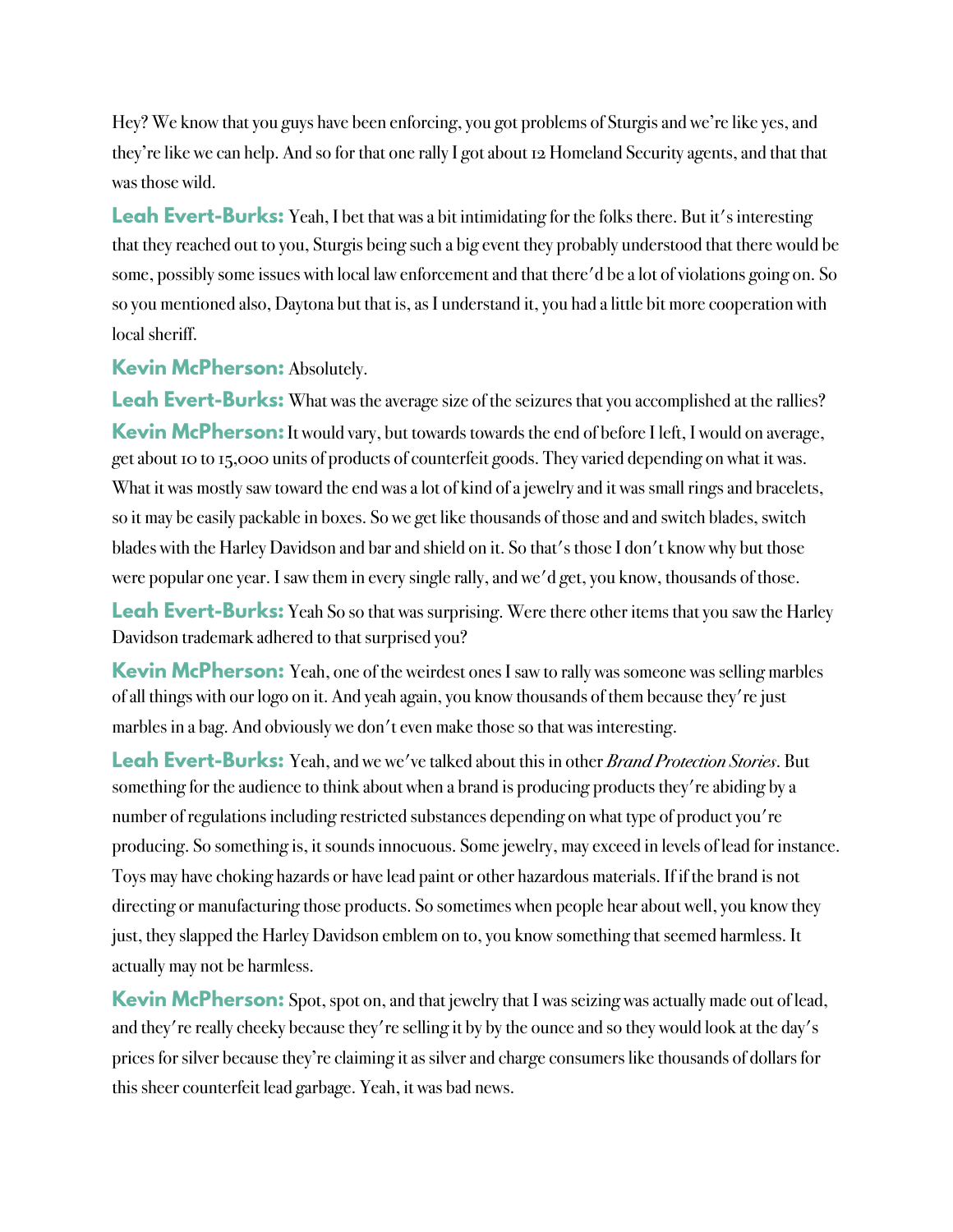#### **Leah Evert-Burks:** Interesting.

**Leah Evert-Burks:** The discipline of brand protection is derived out of trademark law-since counterfeiting is a violation of trademark rights – its important to remember that these are laws set up regionally throughout the world to protect the consumer. Yes, trademarksare assets of companies, but they tell the consumer the source of the goods and provide the assurance of origin. But, brand protection isn't only the responsibility of the legal profession, it's multi-disciplinary by nature, *and* necessity. People find themselves in this field from such diverse career paths as security, supply chain, law enforcement, marketing, IT, finance and yes legal, as well as many more.

**Leah Evert-Burks:** So were there some kind of preconceived notions that you may have had going into enforcement at a motorcycle rally? Were there things that surprised you, certain sellers or the way that people responded to enforcement requests?

**Kevin McPherson:** Yeah going into it is pretty intimidating. Being fresh out of college in my 20s going out into this, you know, motorcycle world where everyone looks like a badass biker. Whether they are not, could be just a weekend persona, weekend warrior, but who knows? There are some real hardcore bikers that I'm not going to mess with. But yeah, like one of the first ones I went to in Sturgis, this guy was selling counterfeit jewelry, and he looked like, you know, the typical biker, you see in a movie. I mean he was huge. I'm relatively short, so vertically challenged. But this guy was, like, you know, 6 foot 200 something pounds, beard, everything, tattooed up, and I walked up to him and handed my business card and told him I was with Harley Davidson Motor Company the products your selling are counterfeit. We really hope you can cooperate with us yadda, yadda. And I was expecting for him to tear my head off, and he was the nicest guy I think I've met. His name was Bear coincidentally. Bear was his name, so hi I'm Bear I'm so sorry I didn't know they were counterfeit I'll cooperate entirely. He signed the cease and desist letter and voluntarily surrendered all the goods to me and helped me bag it up and just a genuinely nice guy and I was like, alright that's pretty cool but you know they understood that it was our property, our intellectual property, and it was damaging. And you know, damaging and to consumers. So yeah that would be my surprise. But that's not always the case, too, you run into the real ones as well.

### **Leah Evert-Burks:** Right right.

**Kevin McPherson:** You just never know. Like also in Sturgis this guy was selling motorcycle tshirts, but his sign said Harley Davidson T-shirts. So it was consumer confusion, it's false advertising, consumer confusion where he's advertising Harley Davidson T-shirts, none of the shirts were Harley Davidson at all. They're just generic biker t-shirts, and when I talked to him he went off on me and got within inches of my face, and I thought I was going to get my ass kicked to be quite frank and it turned out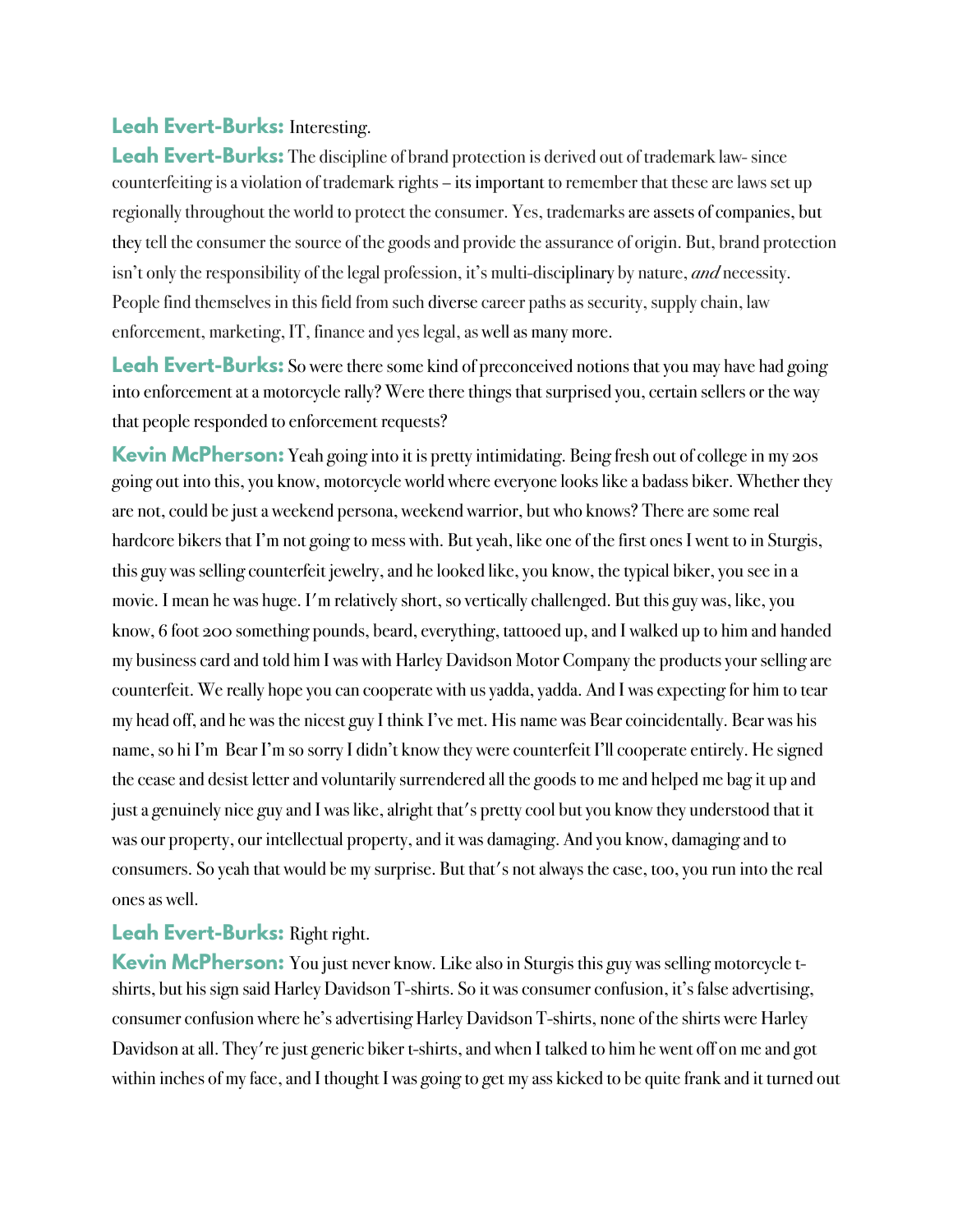that this was a local psycho, and in the year's past he was shooting at the helicopters near Sturgis because they were getting too close to his property and it was annoying him.

## **Leah Evert-Burks:** Oh dear.

**Kevin McPherson:** Yeah, and I was like you know a little background would have been helpful on that one, and I don't know if the listeners know or watch but there's a show called Deadwood on HBO and he was a spitting image of the image of Al Swearengen and talked just like Al as well. So every little word was F, F, F I'm gonna kill you and I was like, Okay, so needless to say we didn't get a victory on that one. I just walked away and followed up with local counsel and I don't, I think he took this took a sign down the next year. But yeah, that was that was a tense moment.

Leah Evert-Burks: Yeah, I can imagine so. And it was interesting what you said about the about Bear the biker dude. Was he affiliated with any particular biker club? Or?

**Kevin McPherson:** No, he was just a local vendor, but that being said I did have an issue with a local biker club in Sturgis, the Hells Angels. One year were selling t-shirts at their, I forget what they call them? Is that they're den? Whatever Hells Angels, I guess it's a club, their clubhouse and so they were putting Hell's Angels within the bar and shield, and the bar shield is Harley Davidson's primarily logo. So I walked up to him, and I was totally crapping my pants.

It's like this is the Hells Angels. I'm like it if I don't go up and take care of this someone's gonna report it. It it's gonna get back and, they're like, Oh, what's Kevin doing out there? He's not doing his job. I mean we have, during Sturgis we send the most employees to help. So we have motorcycle demos. We have motor clothes stuff. So we have like thousands of employs there so my someone's gonna see this. And so I walked up to the guy and I was like hey, I'm from Harley Davidson you know this is our logo, bar and shield its our intellectual property. I didn't even ask him at this point I didn't even want to serve the cease and desist I just gave my card, and I was like, hey, can you just put the stuff away and get rid of it and don't sell it and he was like, Yeah, I totally get it. He's like actually we have our own intellectual property that we enforce as well, and we have our attorneys go around, and I just thought, well, that's crazy that someone's like gonna rip off the Hells Angels and wear that and not even belonging to the club.

# **Leah Evert-Burks:** So yeah, that's a little risky.

**Kevin McPherson:** Little risky, I'm like I don't think I'd be running out with a HA patch on me or a jacket saying I'm affiliated because you might get shot by them or someone else. I mean, there was, you know, multiple gang breakouts, at Sturgis just while I was there. So I try to stay clear of that but it was just shocking to me that he was like, Okay, this again respectful of Harley Davidson. Put the stuff away, yeah sure I'll just destroy it. I'm not gonna sell it and we won't do it again. I was like, thank God.

**Leah Evert-Burks:** Yeah, understood, intellectual property. That's interesting.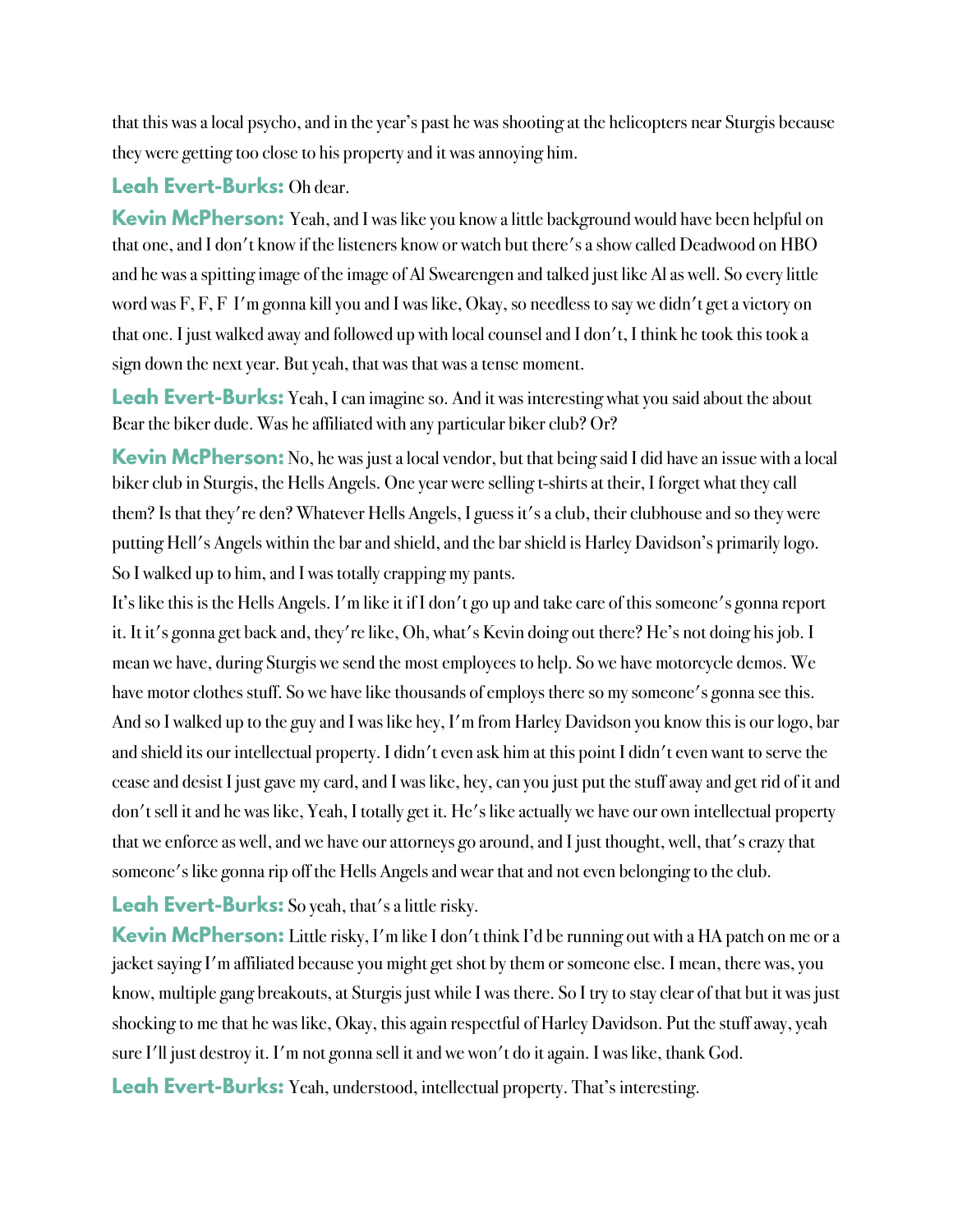**Leah Evert-Burks:** Listeners might be surprised to hear that an organization such as the Hells Angels owns intellectual property. If were talking trademarks specifically, that portfolio is in the hundreds of registered trademarks in various classes of goods and services, worldwide. But, in many respects the motivations for IP are the same as more "traditional" brands, to control and protect their brand and ensure consumers of authenticity.

**Kevin McPherson:** That's another point, too, and typically a lot of people at work in the rallies at Harley they like to go out at, night and and party and go to all the bars and stuff. When I'm there I'm ruining people's lives basically. So I stayed at my hotel every night because I'm like you never know. One person could be very kind and cordial to you during the day. A couple of beers later, hey, you cost me money, and there could be an altercation. So those events. Yeah. and I stay out of Sturgis. I typically stay the Rapid City at one of the bigger hotels that just was all occupied by Harley employees, and I just like go back to my room. Eat in my room.

**Leah Evert-Burks:** You do have to think about personal safety when you're serving cease and desist letters especially…

**Kevin McPherson:** When you're sticking around yeah sticking around for a couple days or a week. It's one thing to just come in and go out but yeah.

**Leah Evert-Burks:** Yeah so so any other impressions that you may have had, you know preconceived notions that somebody looked like they'd be cooperative, and they weren't?

**Kevin McPherson:** Yeah. So we have a group of sellers that we called, deemed the Church Ladies and these were, you know, church ladies from the local church in Sturgis, or close by and again they were selling t-shirts with their church name inside the Harley Davidson logo and I walked up to them, thinking, Okay, we're gonna get it, you know this is like stealing it's a bible verse it was in the Bible whatever, and went up to them and they would just go off and drop F- bombs and tell us that they're doing it for the Lord, and they can do what they want, and it was like well, you know it says that you shouldn't steal and this is intellectual property. Then oh, that's set them off, and I eventually we got them to cooperate. But every time we saw them you know I was working with my partner, we'd have to like draw short straws to see who's gonna come to the Church Ladies. I'll go to with the Hells Angel or Bear you take the Church Ladies because I they're they're too much.

**Leah Evert-Burks:** That's great. That's great. So let's go for a minute to Daytona. I know that you saw vendors in both places and in other locations. But were there people in Daytona that you saw returning to Sturgis after you had served cease and desists on them?

**Kevin McPherson:** Yeah, I kind of called it the Carny Circuit, because everybody traveled around to the same venues to sell their wares or goods. And so I got this guy in Daytona again. He had a huge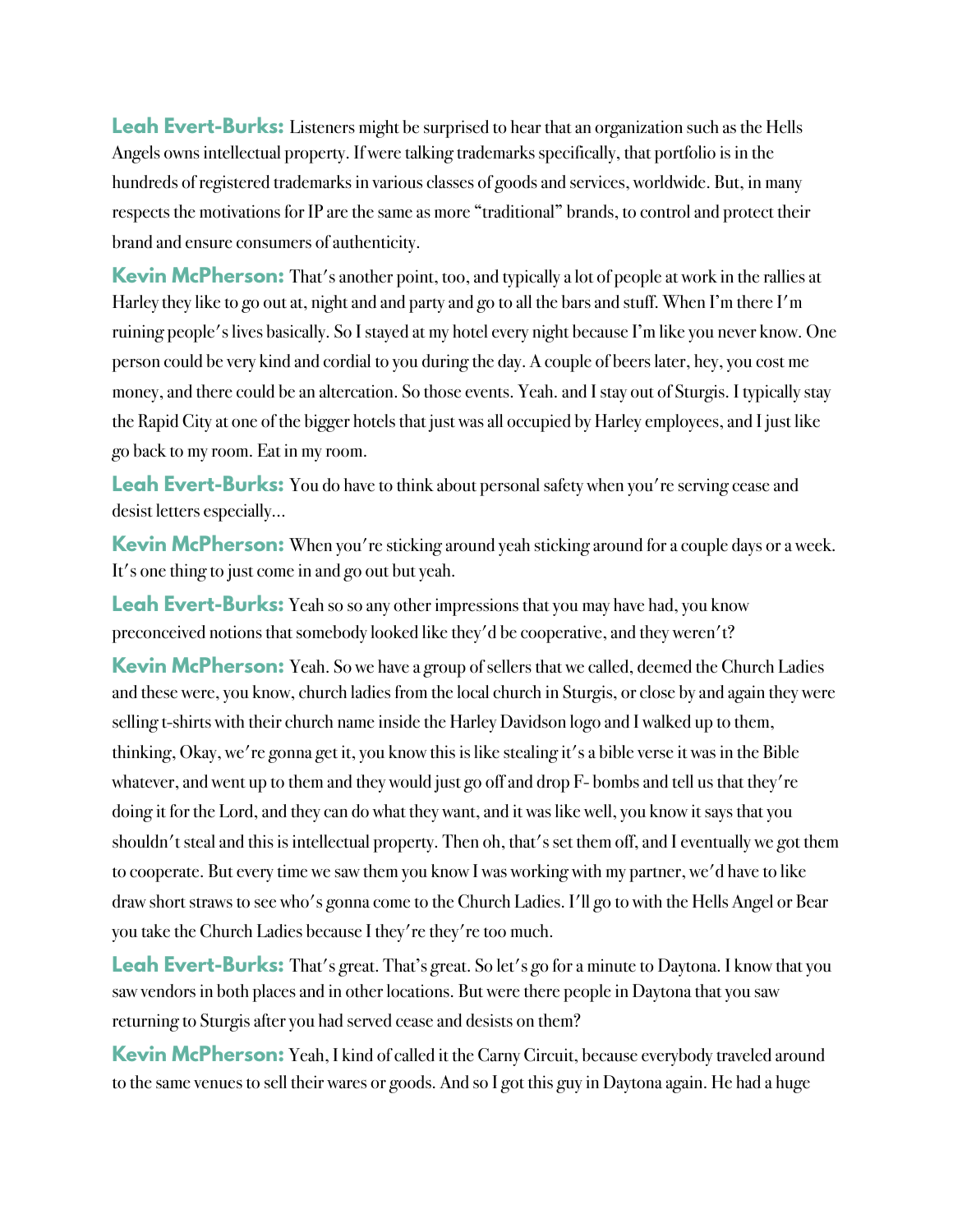table set up full of counterfeit jewelry, and I walked up and introduced myself in my usual spiel, and he was really nice he's like, Oh, yeah, dang I didn't know go ahead I'll cooperate taking all this take it take it, and like we walked away with like thousands and thousands of pieces I'm like that's a damn good hall it's like right-on you know, and so walked away, and whatever, and then I went to the next rally was at Myrtle Beach, and going to the boardwalk at Myrtle Beach, bikeway bike week and again, I see him with doubled the size of his tables. Now he has his big foldout tables and there's like  $\ddot{A}$  of them, and they're just covered and I walk up like you've got to be kidding me. I was like I just got you in Daytona and was like, oh, dang! You got a good memory. I was like, it was just like last month man like I'm not gonna forget you. And again he's like, take it all we got to have more that time, and it was like a big haul away to go back to the truck and put the you know put the stuff away as we couldn't walk around with it and we got boxes and boxes stuff, and I was like all right so that was a good haul. I'm sure it's not going to do it again. Next month to Sturgis, and this time at Sturgis I had law enforcement, help I had Homeland Security. And so we broke up into 2 teams and we're going to look for big targets. I didn't want to mess, you know use their resources for small guys. They have like 10 or less and they're not gonna bother with it some walking by, and the storefront which rent out store store space inside to these vendors and I look over and I see my dude and all the counterfeit jewelry again. So I'm like all right there's our target this guy has to go to jail. I'm like, I'm done with him so we did an undercover buy I enlisted the help of some of my co-workers at Harley, he might remember me like I was a total stoner but I'm like who knows he might recognize me and put a stuff away and hide. So we got some marked bills that we made the buy immediately with. We got a subpoena from the judge and went and flipped his booth. And not only, we figured out which cars were his as well, and we got subpoenas for those as well. So we flip this booth we go in with Homeland Security, they're the full gear with guns, you know SWAT gear, armored vests and that stuff and I come in afterwards and he's all cuffed and he's crying. He's like, Oh, I want to work with Harley. I'm like dude that time has passed this is your third strike. And then it turned out that when we searched as vehicles, we had a big pickup truck with like a Tonneau cover that covered the back the the bed of the pickup truck and that entire pickup bed, of the pickup truck was filled with counterfeit goods and boxes with receipts from Mexico. So he was international trafficking. He was going down to like Tijuana, or whatever buying counterfeit goods, loading up and driving them across the border. So we got him for like international trafficking as well. So that was a good a good haul.

#### **Leah Evert-Burks:** Wow.

**Leah Evert-Burks:** Counterfeiting can be lucrative but in many jurisdictions prosecution results only in low penalties, therefore it attracts a wide spectrum of criminals from out-of-garage sellers to sophisticated networks funding terrorism. And what *is* counterfeited? *Just about everything*.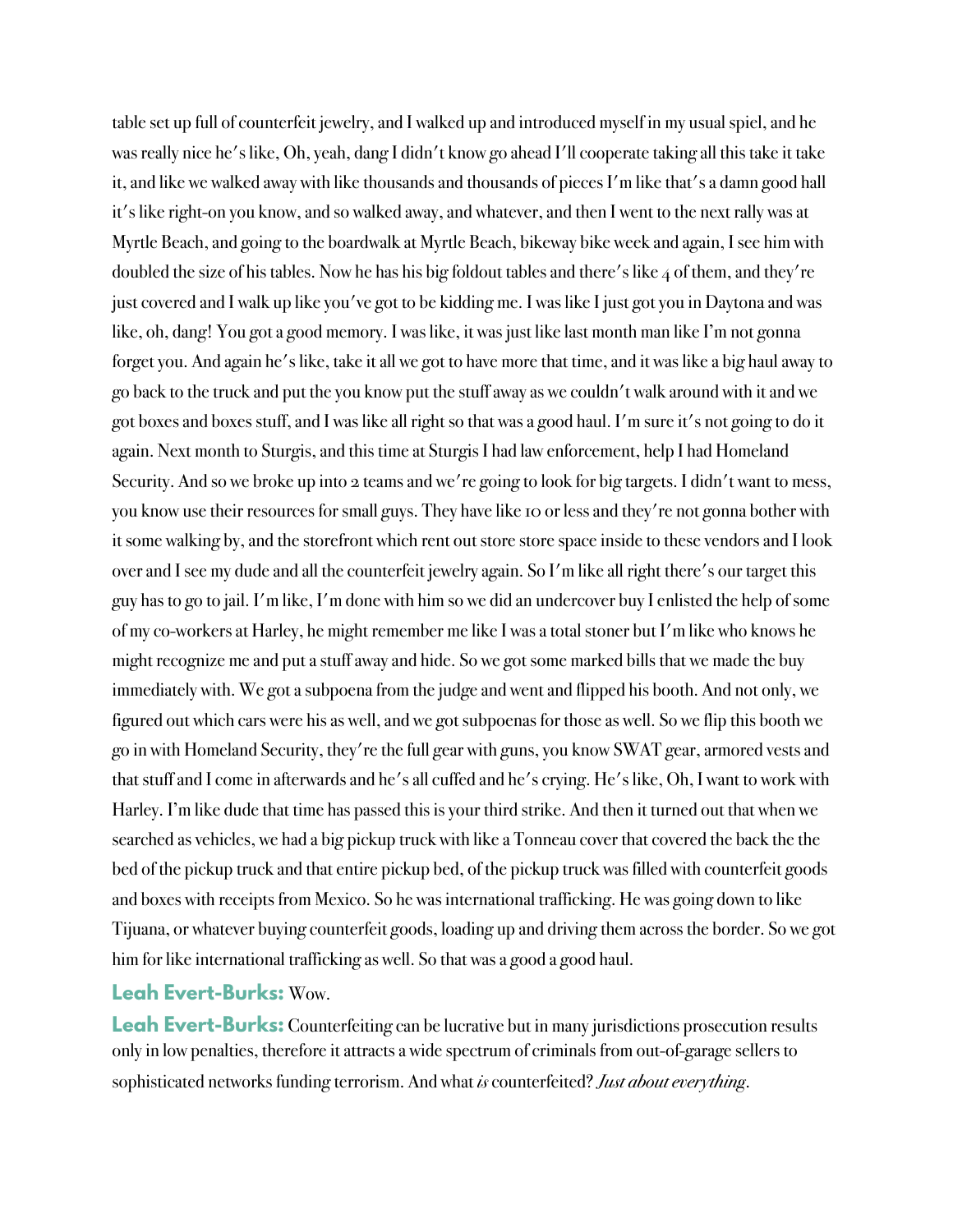**Kevin McPherson:** And then we had a second guy who was a repeat offender. I also saw him at Myrtle Beach. First time I busted him in Myrtle Beach he was selling counterfeit patches. They had our trademarks on them that people could sew them to their vests and stuff, and so he eventually cooperated and voluntarily served with all those patches. This time at Sturgis he upped operation, and he was selling counterfeit Harley Davidson handbags and we saw him displayed outside, and again we did the same thing.I didn't want him to recognize me, so I got an employee to go and do the buy. We did the marked money, got the subpoena, and we went and raided his his place. We found out that he owned a semitractor trailer, and so we opened up the trailer he had a production, table set up, of finished an unfinished goods. So he was doing manufacturing at the rally. And yeah, it was crazy, and the investigators did more digging, and it turned out that he took out a second mortgage for the semi-tractor trailer to drive around the country and sell goods at motorcycle rallies or flea markets or whatever, and they're like well it's paid for. We want it - like we're gonna seize this trailer. So we're sitting there and it took all day none of the agents had a CDL license to drive it but they wanted it that day so they called somebody up. One of the agents that had a CDL license. Flew in a helicopter, I think it was from Nebraska to Sturgis, dropped them off.We cleared downtown Sturgis Main Street during like peak bike week and pulled this trailer out.It was just in like shock and awe, and then from then on everyone was running around like Harley Davidson is no F-ing joke, man, they're not messing around.

**Leah Evert-Burks:** Yeah, you got a reputation.

**Kevin McPherson:** Yeah we got their attention quick, and then it was kind of clean or a while after that. But yeah, that that was an exciting 3 days.

**Leah Evert-Burks:** Yeah, yeah. So talk a little bit about when Homeland Security came in. You mentioned that they assisted with the the trap buys and marking the currency, and and, you know, bringing in their force, you know, much different than probably local investigators or law enforcement. But you know, certainly was benefit of having the feds there. But what was that like?

**Kevin McPherson:** Yeah, I mean, it was definitely more expedient than the local. I always say it was already a Federal level question because trademark counterfeiting is a Federal crime, and in the Lanham Act is Federal. So we went to the you know, to the Federal judge to get the subpoena, and, as you know, always at that further level at doing anything legal is much quicker than at the State level. So that's how we're able to get a subpoena with like hours versus days or weeks. By the time it's you know it would have been over so like they're gonna have an immediate need now. We need a subpoena. Got it within like 2 hours, and then went through that. But honestly once the Feds took over, it was kind of out of my, out of my hands, like right. I just turned the case of them and I did help them go through and count inventory, and we were up to like 3 o'clock in the mornings was so much counterfeit jewelry, and they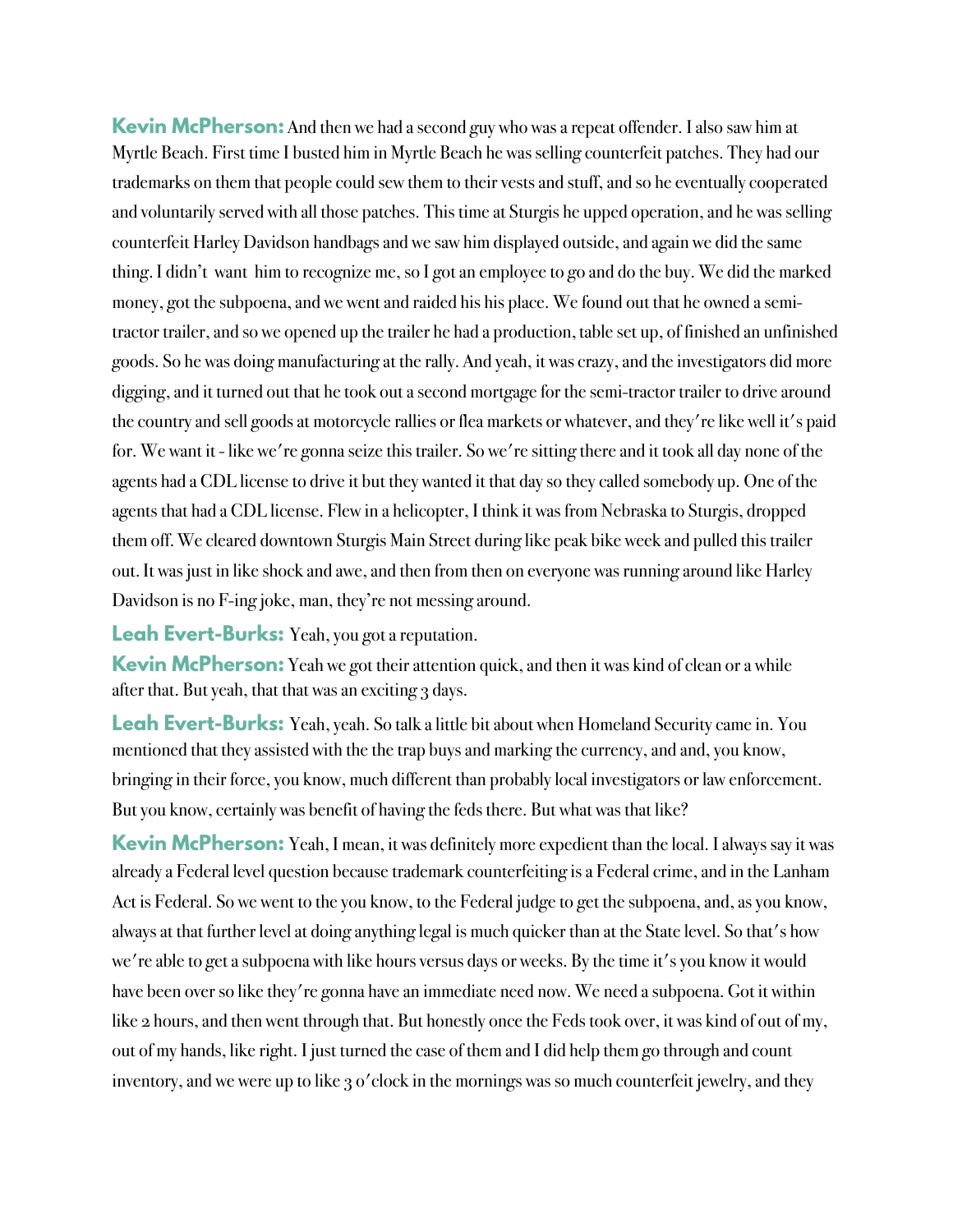only had 12 people so I enlisted again some coworkers. I was like, hey, you want to go to a hotel count jewelry all night. Like no. Tag and bag. Yeah, we did it for evidence but other than that like I said it was kind of you weren't in control at that point. It was like, okay, I'm, the I'm, the brand owner, but they're they're running their Federal case, now.

**Leah Evert-Burks:** Yeah. Once they come in they take over.

**Kevin McPherson:** Yeah there's no going back, once they put the cuffs on it's over and that's like the guy, you know with the handcuffs, its over. It's like the guy, I'm want to work with Harley I'm like honestly I can't help you anymore.

**Leah Evert-Burks:** Right right.

**Kevin McPherson:** Should have cooperated 2 rallies ago.

**Leah Evert-Burks:** Yeah. And as I mentioned at the at the beginning, you know, Harley Davidson is a well-loved brand. So did you come across people that possibly didn't understand IP, and were just big fans, and they wanted to adhere the Harley-Davidson trademark on whatever they were making and thought that they were paying tribute, and not really understanding that they were in fact committing a Federal, Federal crime.

**Kevin McPherson:** Yeah, that was probably the issue with I mean a lot of people didn't know it, obviously. And there's some people did, but most of the time these were enthusiasts as well. They were buying our motorcycles but one of them was really interesting. It didn't happen to Sturgis it happened in Daytona and I'll never forget this one. I won't want to say her name but I'll just call her Charlotte. So we went up to this booth and we saw this person that was customizing Harley Davison shirts like I'm like Okay, that's a problem and she was sewing her own name into the into the shirt. So, cutting our name out, causing consumer confusion

It was like gypsy something, we started looking at the t-shirt so like these t-shirts are counterfeit. So I'm like we got a myriad of issues going out here you know you're transporting goods just to you know, creating your own brand. And selling counterfeit like let's just stick with the easy one. Your selling counterfeit shirts. So we start talking to her and I'm there with Volusia County sheriff's officers. We have, like 10 officers, me and 2 other coworkers. She starts flipping out, running up and down the vendor area, yelling, Harley Davidson is ruining my dream, Harley Davidson is ruining my dream and she's drawing all these people, this crowd over and they're like what's going on? I'm like look, I'm with Harley Davidson she's selling counterfeits and I'm trying to get her stop. They're like okay I didn't know. This attorney came over he's like I'm an attorney, I'm like, do you represent her? He's like no I'm like then get out of here like, you know. But everyone's trying to butt in we eventually get her to come down like, Alright. How are we ruining your dream, and she's like well, I'm, selling these T-shirts to buy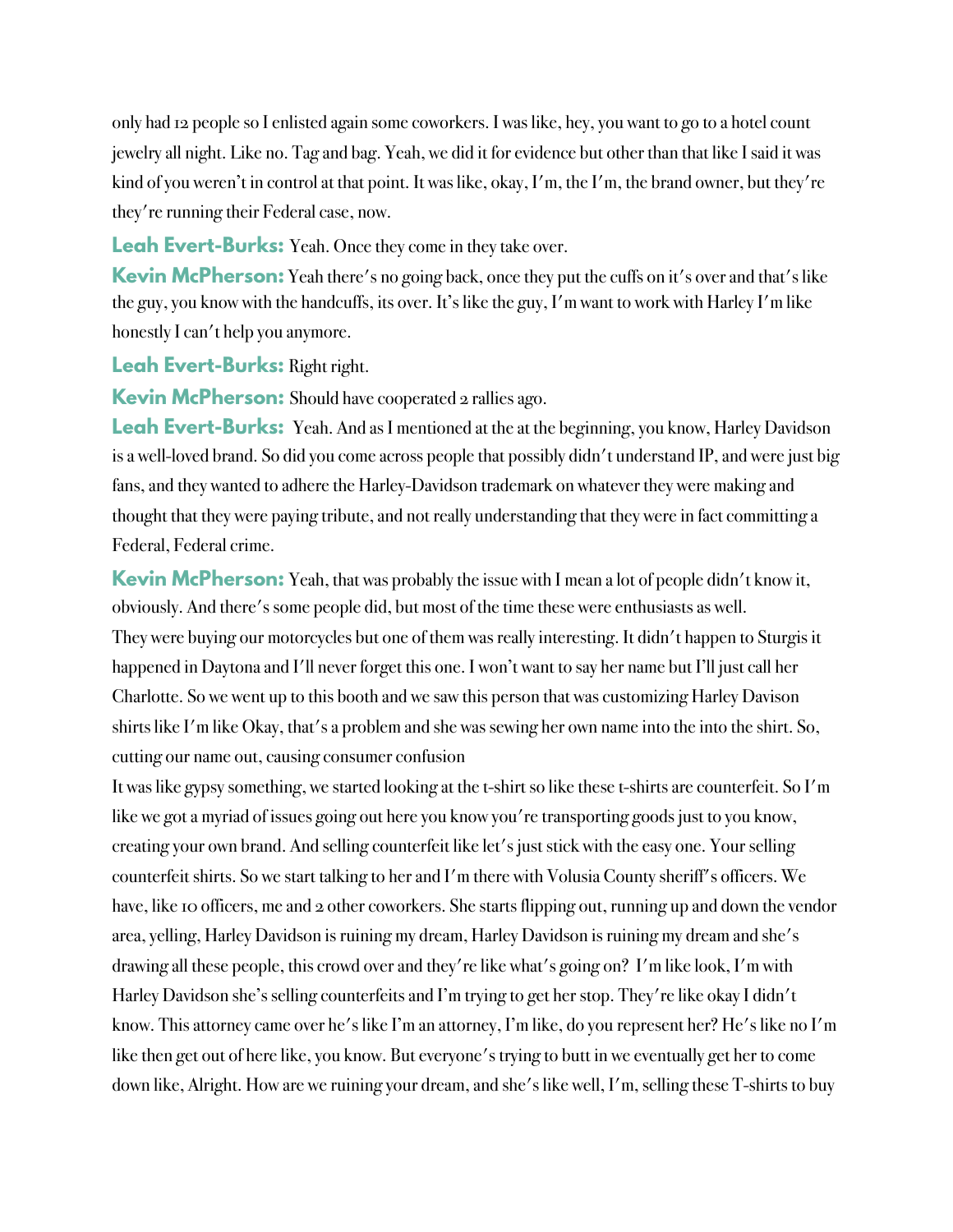a motorcycle. A Harley Davidson motorcycle. Here she is like stealing from us to like buy a product from us like, that's not way to do it?

**Leah Evert-Burks:** Yeah irony.

**Kevin McPherson:** Oh, it took, and what would usually take about 30 min to an hour per vendor it took us like 3 hours on her just because she was, you know, she was so out of control and crying and running around had to calm her down multiple times and finally got her to agree and to voluntarily surrender the product. But that was a tough one.

**Leah Evert-Burks:** Yeah, that sounds like it. So so back to Sturgis, did you ever find actual motorcycle parts that were being counterfeited at these rallies?

**Kevin McPherson:** Yeah, not such critical parts like brake pads, or oil filters, or stuff like that. But a lot of the cosmetic stuff like the the air cleaner is exposed on the Harley motorcycles is kind of like the crown jewel of the motorcycle, and specifically it has a decorative cover. So a lot of people will swap it out stop out the covers because it's just one nut. So we saw a lot of decorative counterfeit Harley Davidson parts, and luckily for us we didn't run into the issue of like, you know, other manufacturers for his critical components. But we did see that a lot where it's through they put like Harley Davidson, Live to Ride, Ride to Live maybe with an eagle, or some kind of design that we didn't we didn't make yeah, and then of course you know it's usually poor quality most of our stuff is going to be chromed out or blacked out depending on what the customer wants and or what's in style. So these are fairly a poorly dec chrome that would peel off and flake. And then, of course, when that happens, if it fails they're not going to go back to vendor they're going to call us up and say what's wrong with your product, because, since it has Harley Davidson on it, why don't you warrant it. Your stuff is junk, paid \$300 for this, you know air clearer cover, you know. Yadda, Yadda, Yadda it goes on and on.

**Leah Evert-Burks:** Right, right, so something you were just talking about the person that you did. I think you called her Charlotte, that you did enforcement on. You know, thinking about enforcement activities that brand protection professionals get involved in in these types of environments there can be a mob mentality that builds so so a lot more risk going in and for brands to enforce at these types of of events.

**Kevin McPherson:** Yeah, absolutely and that's why, when we do it we try to wait, you know, if they're selling a lot of counterfeits, we try to wait till everybody's out of the booth and pull the vendor/ owner aside to have that conversation, because the last thing you want to do is go in, and then, the mob turn against you, and you're spending your time dealing with them, and not the actual issue of the owner selling of counterfeit of goods and they're trying to explain, hey, we're not the bad guy here. They're actually ripping you off as a customer you know, and have to go through all those conversations. So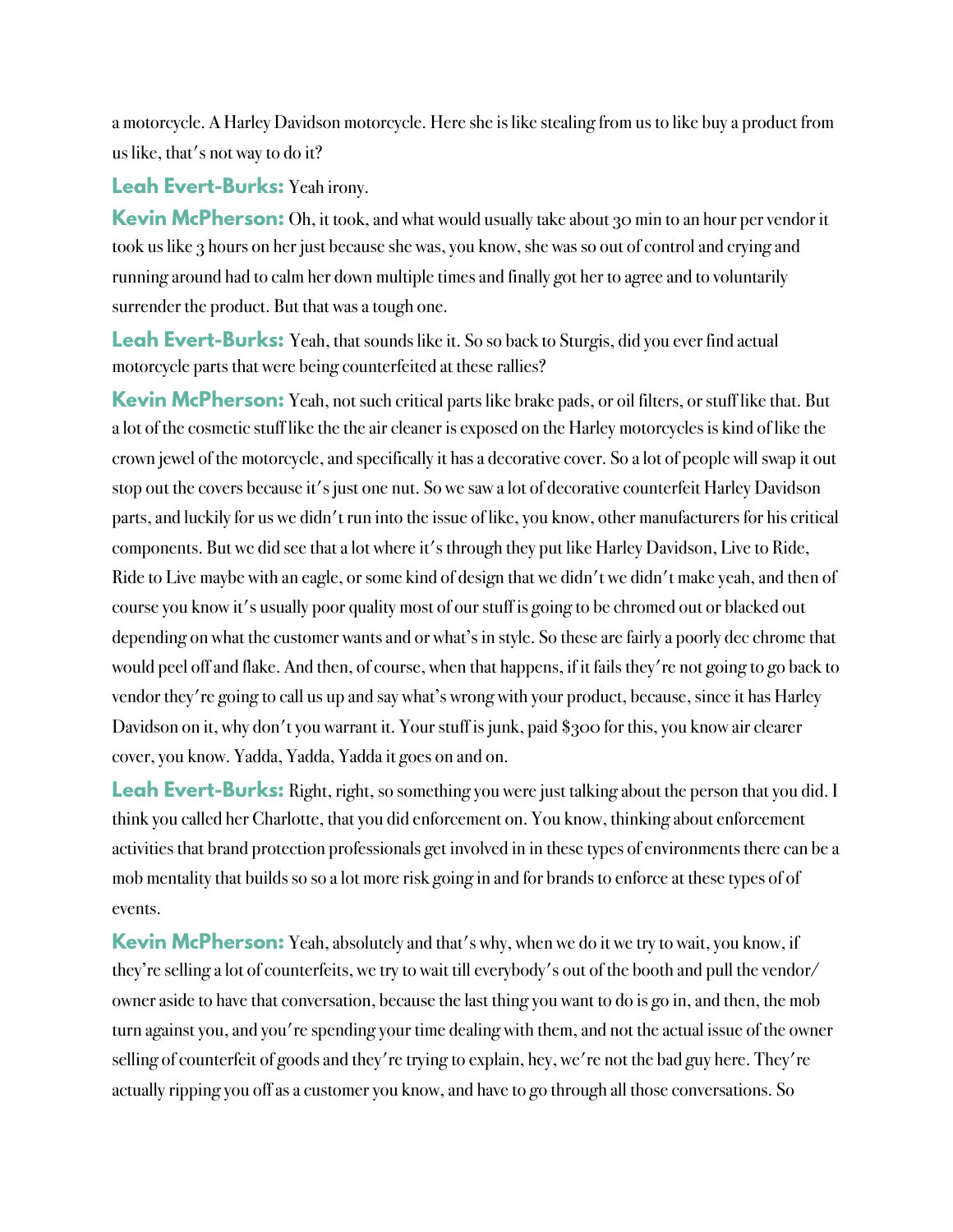typically we'll hang out to the side of the booth and wait till it's like pretty quiet, and then go and they're like, hey, you got a second. So they would say, we're with Harley Davidson and you know kind of go to to our spiel, and also let them know you know that it's illegal to do for one, and that it damages our reputation and our business, and it damages consumers as well. Kind of you know, do a little education. And then we usually when I was doing it, we had like a "leave behind" with just a list of all of our trademarks and Logos saying, this is our just don't sell you know if you didn't buy from us, don't sell it, and here's our logo.

**Leah Evert-Burks:** Yeah, I mean it is an opportunity to educate and I think that that always should go hand-in-hand enforcement and education, because there are those people that don't quite understand IP rights, and why it's a crime. So I that's that's interesting to hear that you would provide a leavebehind.

**Kevin McPherson:** So yeah, yeah and you get, you always get that defense that? Oh, I changed it by 30%. I read if you changed it by 30 it was always 30% I'm like I don't know where you get that it was like the standards confusingly similar for trademark infringement that doesn't that's not even what we have here. It's a direct knock-off, its counterfeit.

**Leah Evert-Burks:** Oh, I've I've heard that for years. People would like to have some kind of formula to determine the safe zone. Yeah, that's not how it works. Its consumer confusion, is the measure. Interesting well, wow well, I, really interesting to hear about Sturgis and Daytona and Myrtle Beach. You can really kind of picture what those, what those rallies and those gatherings are like. Thinking about that experience from your Harley Davidson days. If you could select one word that would capture that experience, what would that one word be?

**Kevin McPherson:** You know. Let me, let me noodle on that for a couple of seconds here. **Leah Evert-Burks:** It's always hard to take it down to one.

**Kevin McPherson:** I know this one I have like many, like many 3. I guess if I just had to say one word I think it would be wild.

**Leah Evert-Burks:** Yeah, I think that fits with Harley Davidson. Right?

**Kevin McPherson:** Yeah, I mean just the whole atmosphere walking around there's seminude people everywhere. There's coleslaw wrestling going on with naked ladies and you're like right there in the middle of it and you know trying to be professional and it's basically you know it's it's Spring Break, for you know, for Boomers. That's what's going on. But it's getting younger, as well but yeah it's just basically Spring Break for adults. And you're you're in the midst of it, and it's hot and hot and you know sweaty and yeah it's wild.